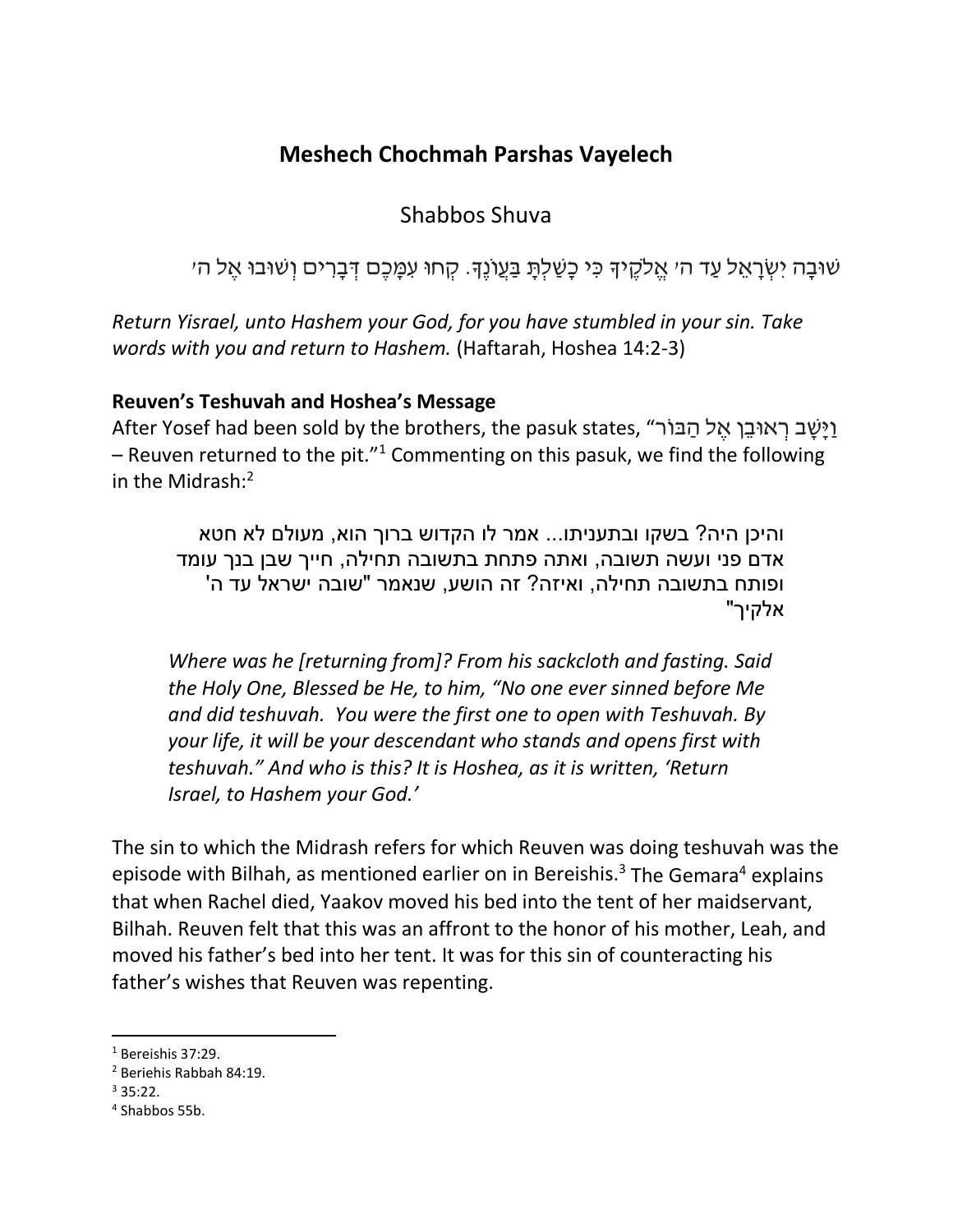A number of question arise concerning this Midrash:

- 1. Was Reuven the first person ever to do teshuvah? There are sources in Chazal which trace the idea of teshuvah back to as early as Adam and Cain.
- 2. Similarly, was Hoshea the first *navi* to exhort the Jewish people to do teshuvah? Practically every *navi* since the time of Moshe Rabbeinu himself exhorted the people to do teshuvah!
- 3. Why does the pasuk allude to Reuven's teshuvah over the episode with Bilhah in the section which deals with the sale of Yosef?
- 4. What is the meaning of the phrase "תחילה בתשובה פתחת You opened with teshuvah first"? Is the one who "opens" not *by definition* the one who is "first", leaving one of these two words basically redundant?

## **Teshuvah for an Aveirah Bein Adam Lechaveiro**

The Meshech Chochmah explains. As we know, the mitzvos of the Torah can be divided into two groups: "*bein adam laMakom* – between man and Hashem" and "*bein adam lechaveiro* – between man and his fellow man." It is easy to see how if a person commits a sin between himself and Hashem then in order to do teshuvah he needs to ask Hashem for forgiveness. Likewise, if one sins against his fellow man, he will naturally need to ask that person for forgiveness in order to atone for his aveirah. It is also important to realize, however, that even after he has apologized to his fellow, he still needs to teshuvah toward Hashem for sinning against his fellow man. The reason for this is that if he has sinned against his fellow, it is a symptom of the fact that he has moved further away from Hashem and his Torah; for if a person was fully connected to Hashem, he would never treat his fellow man in an objectionable or unacceptable way. It is only by distancing himself from Hashem and His ways that a person can allow himself to act in a cruel or insensitive way towards others, perhaps even developing an ideology which condones and supports such behavior.

This was Reuven's contribution to our understanding of the teshuvah process. Reuven's sin was essentially in the realm of *bein adam lechaveiro* – denigrating his father's honor by countermanding his wishes. The reparative act for that sin, therefore, came in the form of him putting himself out to save Yosef, thereby upholding his father's wishes even at his own expense. Yosef had, in some respects, already superseded Reuven himself as Yaakov's firstborn. Nevertheless,